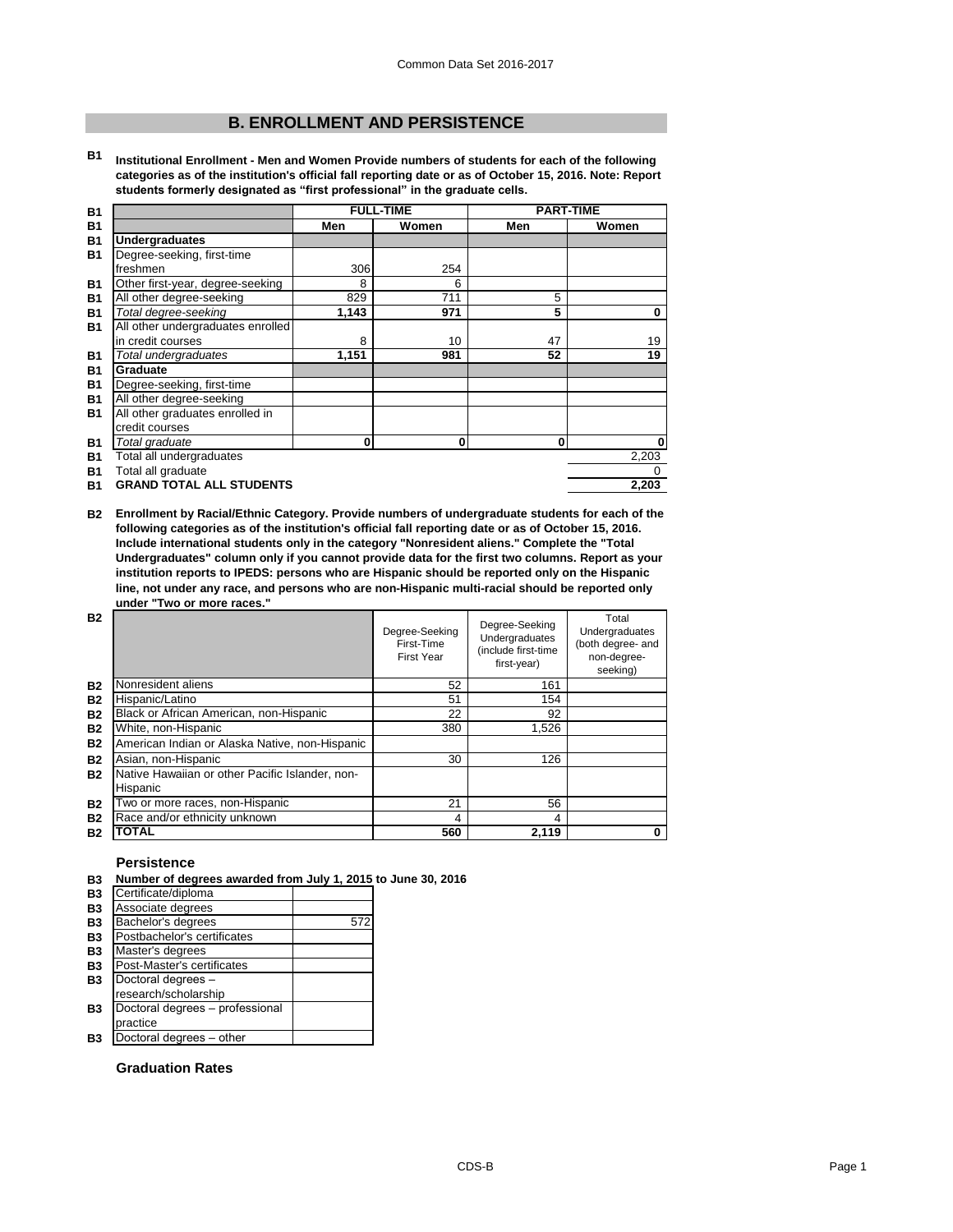The items in this section correspond to data elements collected by the IPEDS Web-based Data Collection System's Graduation Rate Survey (GRS). For complete instructions and definitions of data elements, see the IPEDS GRS instructions and glossary on the 2015 Web-based survey.

## **For Bachelor's or Equivalent Programs**

Please provide data for the Fall 2010 cohort if available. If Fall 2010 cohort data are not available, provide data for the Fall 2009 cohort.

### *Fall 2010 Cohort*

Report for the cohort of full-time first-time bachelor's (or equivalent) degree-seeking undergraduate students who entered in Fall 2010. Include in the cohort those who entered your institution during the summer term preceding Fall 2010.

| <b>B4</b>  | Initial 2010 cohort of first-time, full-time bachelor's (or equivalent) degree-seeking                                                                                                                                                                                          |            |
|------------|---------------------------------------------------------------------------------------------------------------------------------------------------------------------------------------------------------------------------------------------------------------------------------|------------|
|            | undergraduate students; total all students:                                                                                                                                                                                                                                     | 554        |
| <b>B5</b>  | Of the initial 2010 cohort, how many did not persist and did not graduate for the<br>following reasons: death, permanent disability, service in the armed forces, foreign<br>aid service of the federal government, or official church missions; total allowable<br>exclusions: | $\Omega$   |
| <b>B6</b>  | Final 2010 cohort, after adjusting for allowable exclusions: (subtract question B5 from<br>question B4)                                                                                                                                                                         |            |
| <b>B7</b>  | Of the initial 2010 cohort, how many completed the program in four years or less (by<br>August 31, 2014):                                                                                                                                                                       | 554<br>449 |
| <b>B8</b>  | Of the initial 2010 cohort, how many completed the program in more than four years<br>but in five years or less (after August 31, 2014 and by August 31, 2015):                                                                                                                 | 31         |
| <b>B</b> 9 | Of the initial 2010 cohort, how many completed the program in more than five years<br>but in six years or less (after August 31, 2015 and by August 31, 2016):                                                                                                                  | 2          |
|            | <b>B10</b> Total graduating within six years (sum of questions B7, B8, and B9):                                                                                                                                                                                                 | 482        |
| <b>B11</b> | Six-year graduation rate for 2010 cohort (question B10 divided by question B6):                                                                                                                                                                                                 | 87%        |

## *Fall 2009 Cohort*

Report for the cohort of full-time first-time bachelor's (or equivalent) degree-seeking undergraduate students who entered in Fall 2009. Include in the cohort those who entered your institution during the summer term preceding Fall 2009.

| <b>B4</b>  | Initial 2008 cohort of first-time, full-time bachelor's (or equivalent) degree-seeking<br>undergraduate students; total all students:                                                                                                                                           |  |
|------------|---------------------------------------------------------------------------------------------------------------------------------------------------------------------------------------------------------------------------------------------------------------------------------|--|
| <b>B5</b>  | Of the initial 2009 cohort, how many did not persist and did not graduate for the<br>following reasons: death, permanent disability, service in the armed forces, foreign<br>aid service of the federal government, or official church missions; total allowable<br>exclusions: |  |
| <b>B6</b>  | Final 2009 cohort, after adjusting for allowable exclusions: (subtract question B5 from<br>question B4)                                                                                                                                                                         |  |
| <b>B7</b>  | Of the initial 2009 cohort, how many completed the program in four years or less (by<br>August 31, 2013):                                                                                                                                                                       |  |
| <b>B8</b>  | Of the initial 2009 cohort, how many completed the program in more than four years<br>but in five years or less (after August 31, 2013 and by August 31, 2014):                                                                                                                 |  |
| <b>B</b> 9 | Of the initial 2008 cohort, how many completed the program in more than five years<br>but in six years or less (after August 31, 2013 and by August 31, 2014):                                                                                                                  |  |
|            | <b>B10</b> Total graduating within six years (sum of questions B7, B8, and B9):                                                                                                                                                                                                 |  |